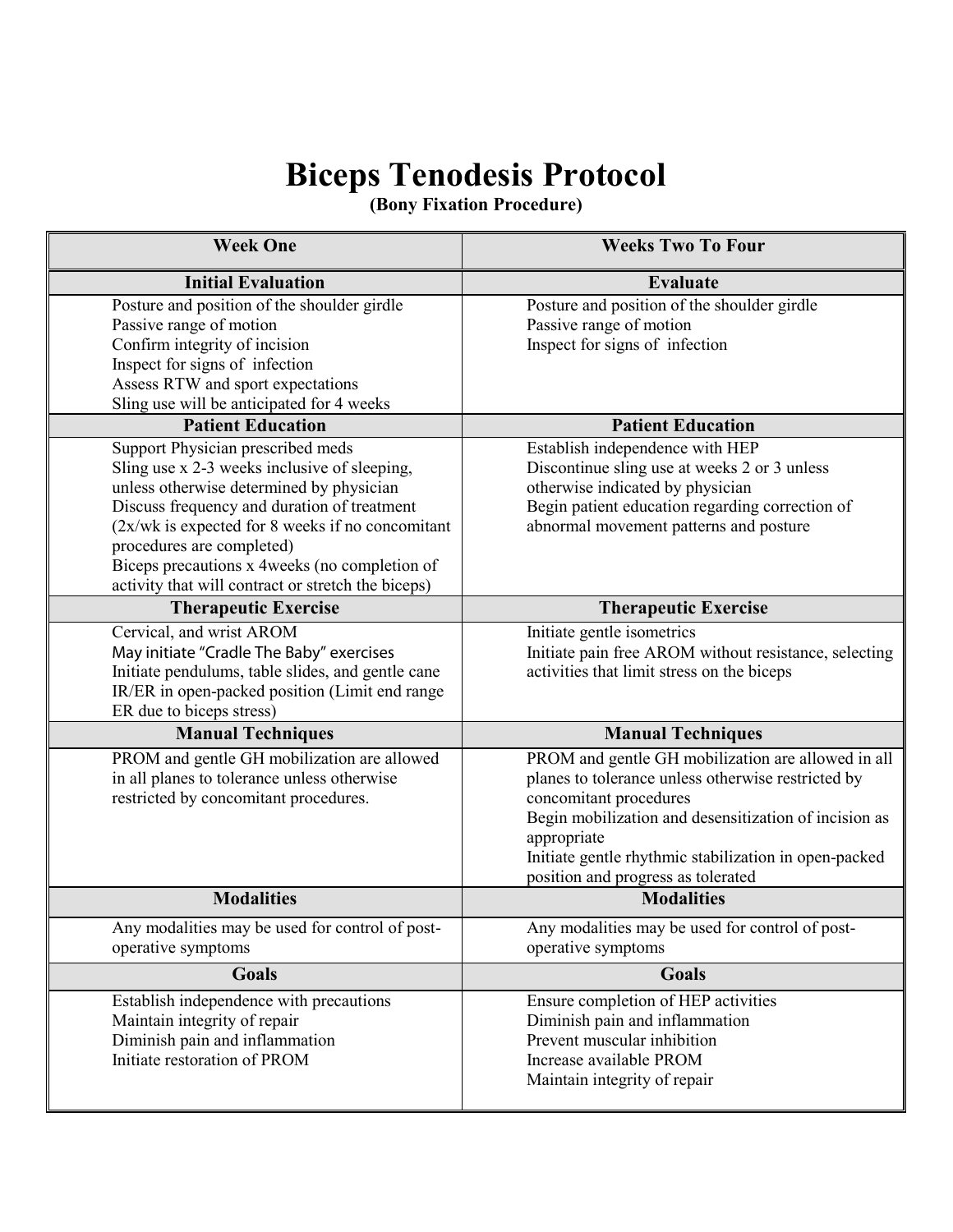| <b>Weeks Four To Eight</b>                                                                                                                                                                                                                                  | <b>Weeks Eight To Discharge</b>                                                                                                                                                                                                                                                                                                                                                    |
|-------------------------------------------------------------------------------------------------------------------------------------------------------------------------------------------------------------------------------------------------------------|------------------------------------------------------------------------------------------------------------------------------------------------------------------------------------------------------------------------------------------------------------------------------------------------------------------------------------------------------------------------------------|
| <b>Evaluate</b>                                                                                                                                                                                                                                             | <b>Evaluate</b>                                                                                                                                                                                                                                                                                                                                                                    |
| Posture and position of the shoulder girdle<br>Passive range of motion                                                                                                                                                                                      | Address any deficits that may limit return to work or<br>sport goals<br>HEP compliance                                                                                                                                                                                                                                                                                             |
| <b>Patient Education</b>                                                                                                                                                                                                                                    | <b>Patient Education</b>                                                                                                                                                                                                                                                                                                                                                           |
| Continue education regarding correction of<br>abnormal movement patterns and posture                                                                                                                                                                        | Discuss the benefits of completing a CFA program<br>and introduce to CFA staff                                                                                                                                                                                                                                                                                                     |
| <b>Therapeutic Exercise</b>                                                                                                                                                                                                                                 | <b>Therapeutic Exercise</b>                                                                                                                                                                                                                                                                                                                                                        |
| Initiate gentle isotonic activity for periscapular<br>and RC muscles week 4<br>Introduce gentle biceps week 4<br>Progress AAROM to include wall climbs and<br>other self-stretches as needed and tolerated<br>depending on concomitant procedures at week 6 | May initiate CFA program week 8<br>Progress to sport-specific activity<br>Initiate throwing program not prior to 12 weeks post-<br>op and only with physician approval<br>Continue isotonic exercise for periscapular and<br>rotator cuff musculature, progressing to shoulder<br>height and above when indicated<br>Progress biceps activity<br>Continue with stretches as needed |
| <b>Manual Techniques</b>                                                                                                                                                                                                                                    | <b>Manual Techniques</b>                                                                                                                                                                                                                                                                                                                                                           |
| PROM and joint mobilization as indicated<br>Mobilization and desensitization of incision as<br>indicated<br>Progress to dynamic rhythmic stabilization<br>activities at week 6                                                                              | Any techniques as indicated<br>Continue and progress rhythmic stabilization as<br>indicated                                                                                                                                                                                                                                                                                        |
| <b>Modalities</b>                                                                                                                                                                                                                                           | <b>Modalities</b>                                                                                                                                                                                                                                                                                                                                                                  |
| Any modalities as indicated                                                                                                                                                                                                                                 | Any modalities as indicated                                                                                                                                                                                                                                                                                                                                                        |
| <b>Goals</b>                                                                                                                                                                                                                                                | <b>Goals</b>                                                                                                                                                                                                                                                                                                                                                                       |
| Independent with HEP<br>Little to no pain with daily activity<br>Full PROM at 6 weeks depending on<br>concomitant procedures                                                                                                                                | <b>Full AROM</b><br>No pain<br>Normal strength<br>Return to work and sport<br>Independence with HEP                                                                                                                                                                                                                                                                                |